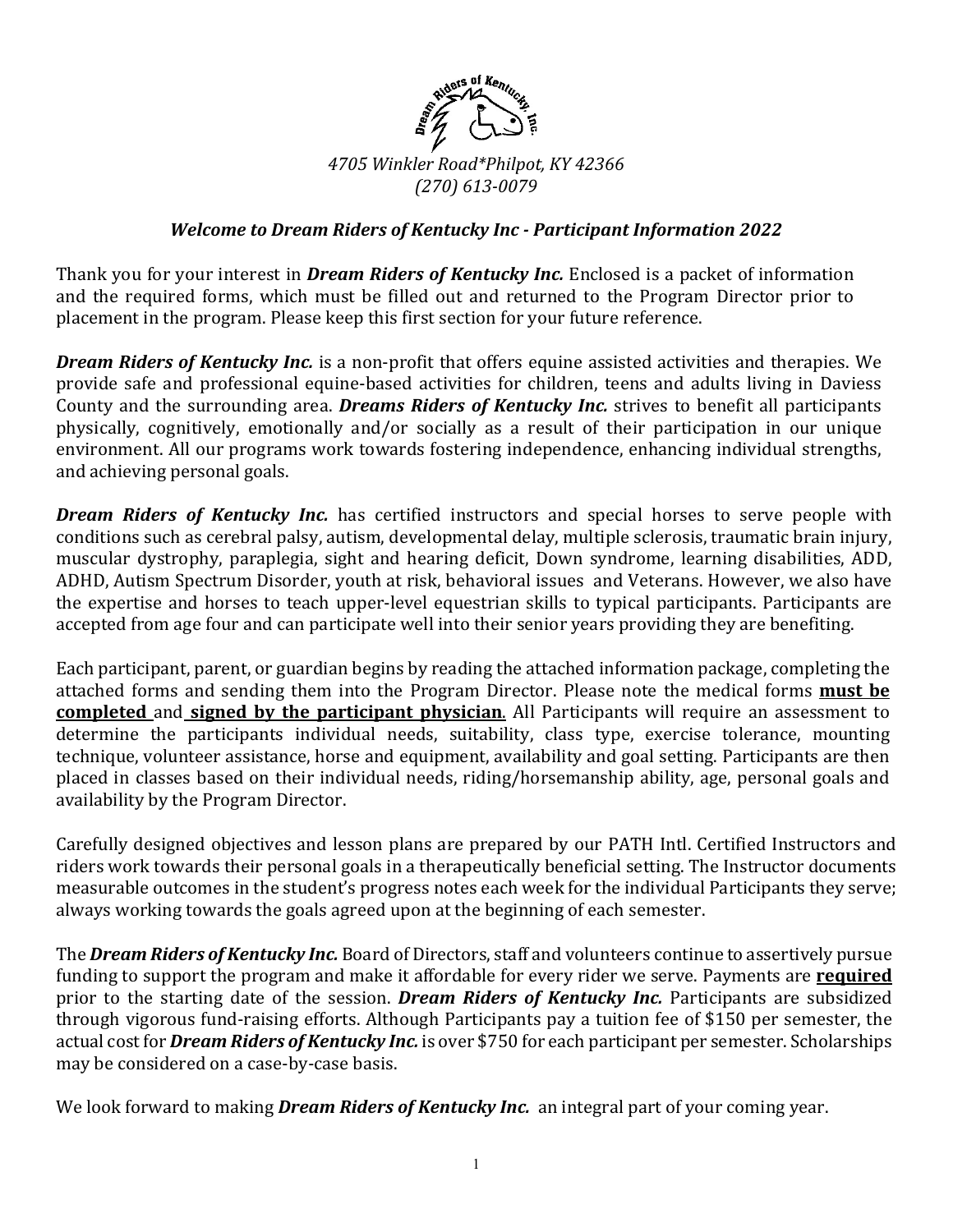

# *4705 Winkler Road\*Philpot, KY 42366 (270) 613-0079*

## **2022 Participant Fact Sheet**

## **Enrollment**

Please completely fill out all forms and have the appropriate party sign and date them. Once the forms have been completed, return them to *Dream Riders of Kentucky Inc.* via email or mail. When the forms have been received, you will be contacted for an assessment meeting. The assessment will determine the participants individual needs, such as suitability, class type, exercise tolerance, mounting technique, volunteer assistance, horse assignment, adaptive equipment, availability and goal setting. Participants are placed in classes based on their individual needs, ability, age, personal goals and your availability. *If you are a returning participant, new paperwork for 2022 will need to be submitted.*

## **Rider tuition costs**

- Our tuition fee of \$150 per semester is only a small portion of the true lesson cost, which is over \$750 per semester. We strive to keep the tuition fee as affordable as possible through vigorous fund-raising efforts conducted throughout the year by our volunteer board of directors, our staff and volunteers.
- Payment in full is required at the beginning of each semester. This will secure your participation time throughout the semester. There are no per lesson rates, fees are charged at a flat tuition rate for each semester. *(Annual program calendar to follow with new opportunities)*
- Due to the high level of program activity and the logistics involved we are not able to offer refunds or make-ups for missed lessons.
- It is our policy to keep our services affordable. Financial assistance in the form of a scholarship is available to a limited degree for those who qualify.

## **General Information**

- The winter, spring, summer, and fall classes are offered in semesters, with the hope that participants continue to participate and benefit throughout the entire year.
- The participants attend their assigned class on a weekly basis to maximize the therapeutic benefits of the progressively designed classes.
- A group of 3-4 Participants = 60-minute classes: Including mounting, lesson content & dismounting
- A group of 2-3 Participants =  $45$ -minute classes: Including mounting, lesson content & dismounting
- A private lesson = 30 minutes: Including mounting, lesson content & dismounting
- All assignments are made by the Program director based on the age, goals and needs of the Participants.
- To help us provide maximum time available for your lesson, please arrive 15 minutes before the assigned participation time. Be prepared with helmet on, adjusted and ready for your activity.
- We will make every effort to accommodate each and every participant, however if you arrive late it is disruptive to the class and may result in you not being able to participate on that day.
- Please give 24-hour notice of any cancellations so that we can re-schedule our volunteers and horses accordingly. Three "no-call, no shows" in a session might result in you being asked to forfeit your spot to someone on the waiting list.